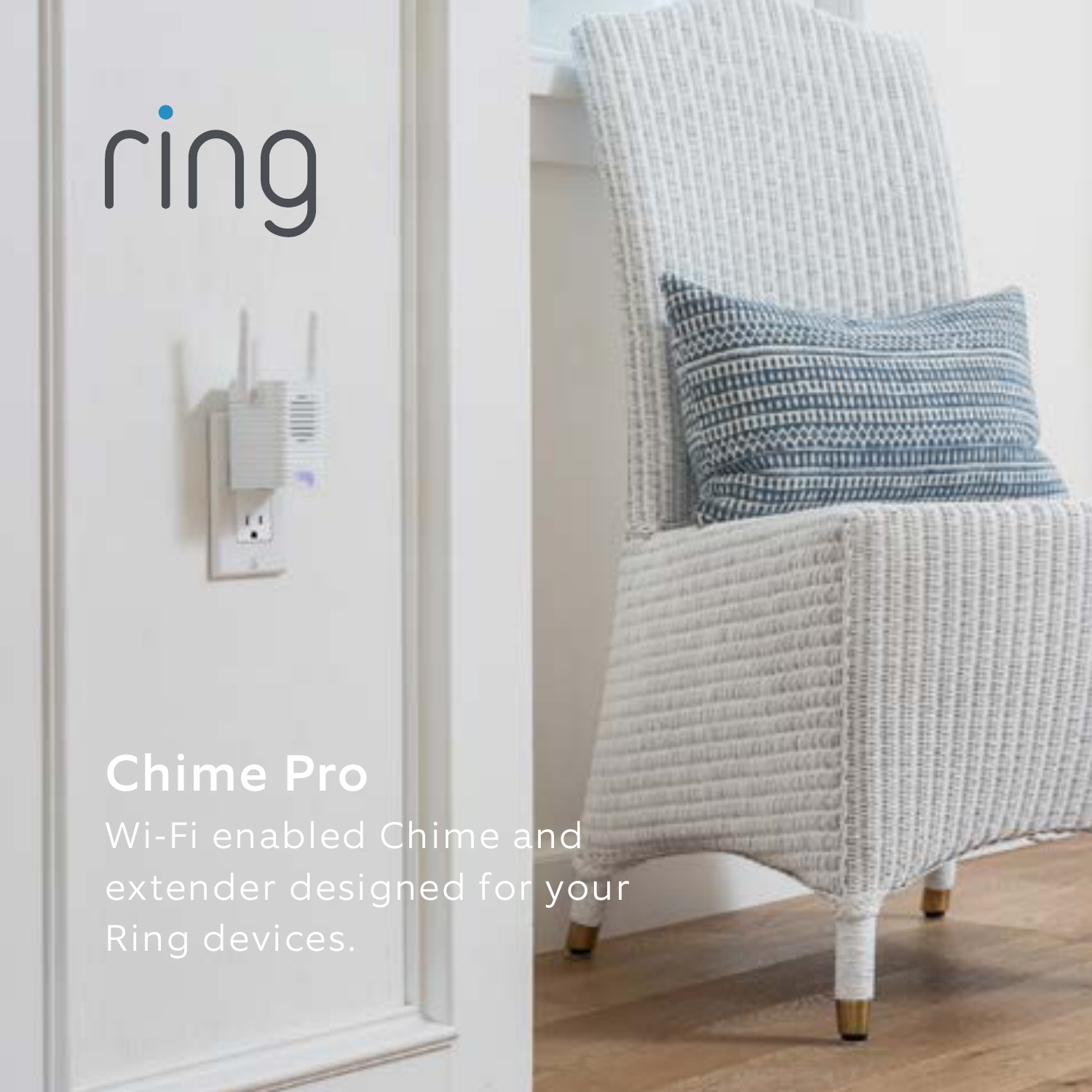#### Step 1 Say "Hello" to your Chime Pro

Chime Pro instantly sounds customizable audio alerts when your Ring devices capture activity.

It's also a Wi-Fi extender, so it extends the range of your network and improves the Wi-Fi signal to your Ring devices.

rino

m.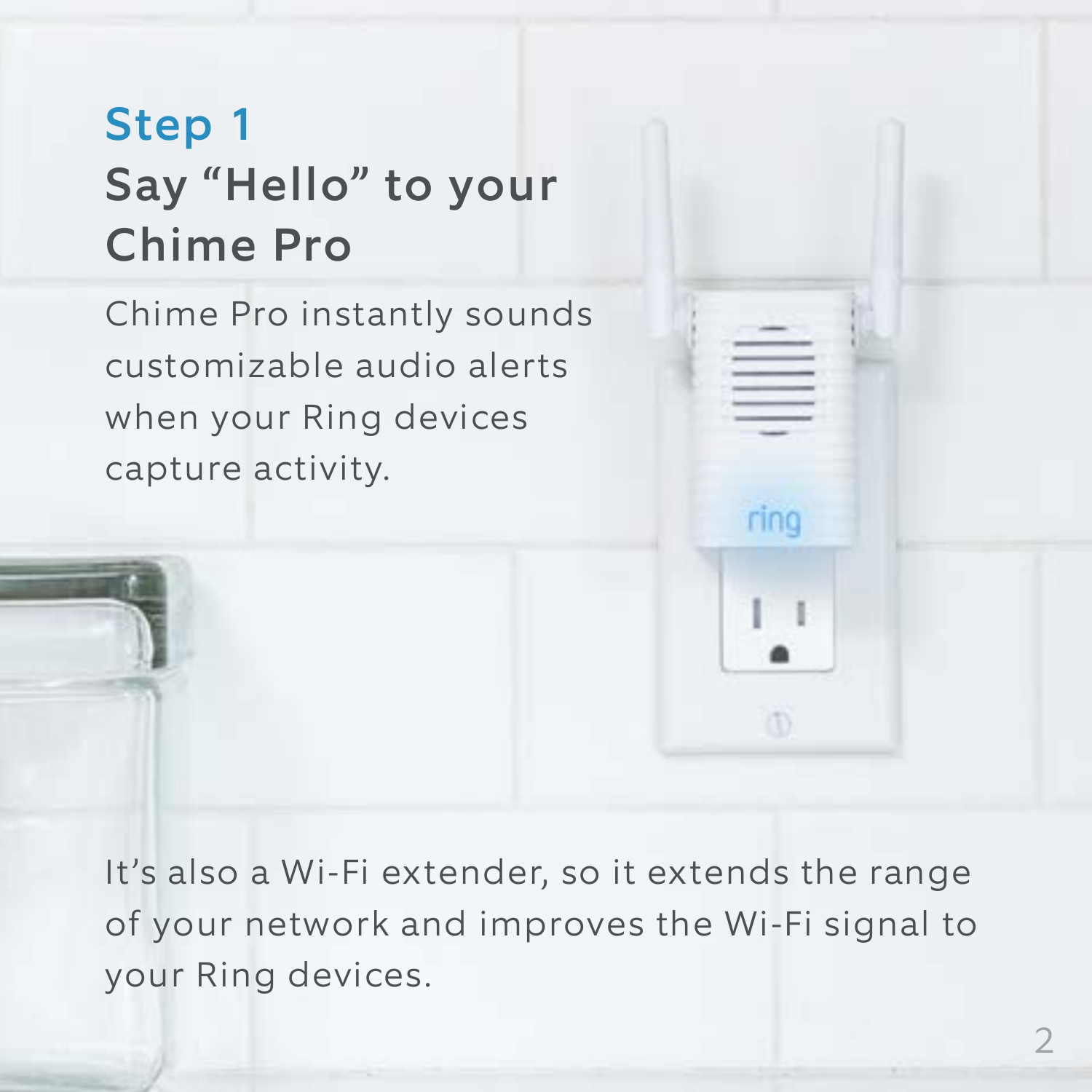#### Step 2 Plug in Chime Pro

Find a location somewhere between your Wi-Fi router, and any other Ring devices you plan to connect to your Chime Pro.

When the Ring logo on the front of your Chime Pro is slowly flashing blue, it is ready to be set up.

2 3

**Ring**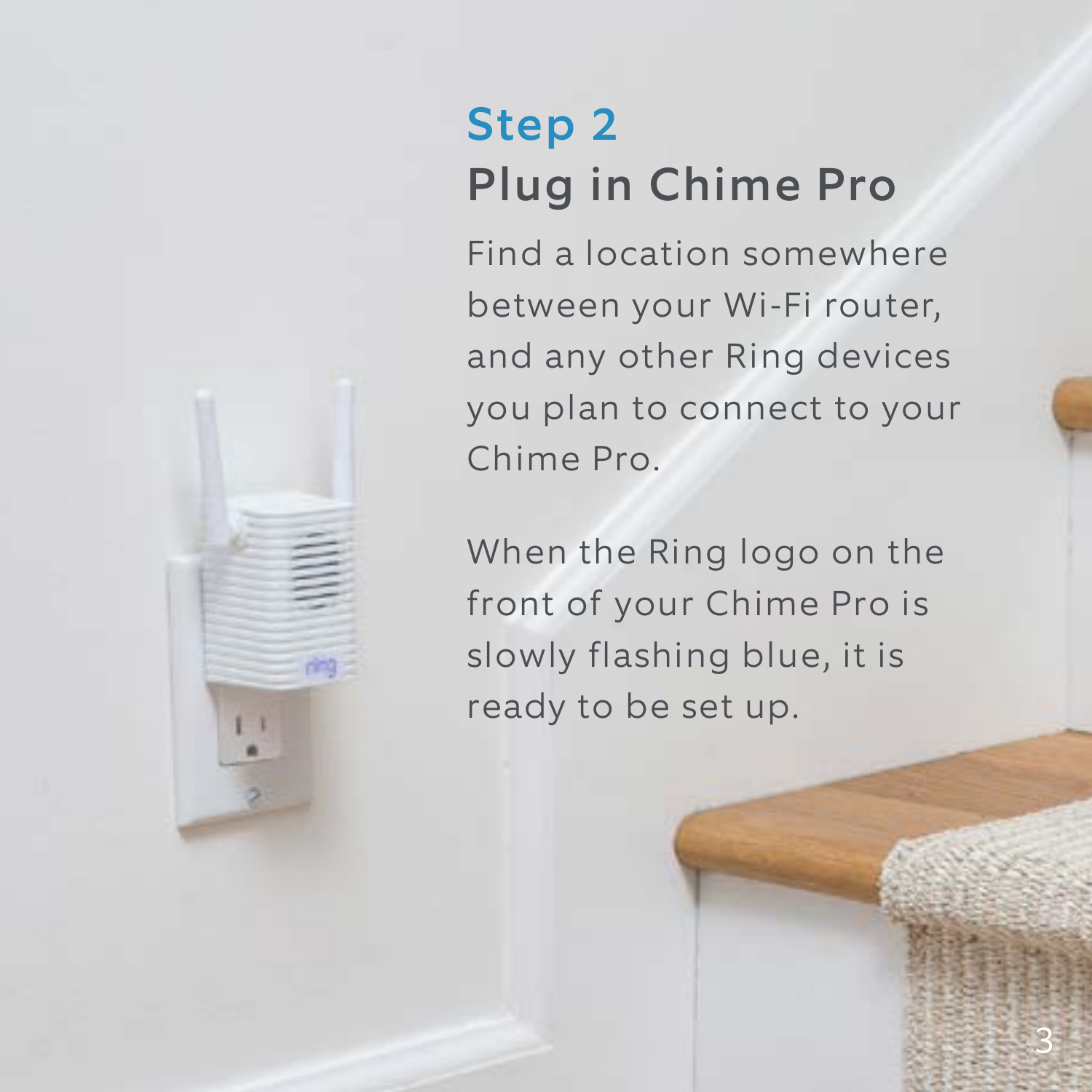Step 3 Perform the in-app setup In the Ring app, select Add Device.

Then select Chime Pro, and follow the in-app instructions.

Chime Pro can only connect to 2.4GHz networks.

Plug Chime Pro into a standard wall outlet.

 $1 - 1$ 

a no mar

Cancel

**HELE ATET 9** 

Has this Chima Pro been set up before? If so, tap here.

**CONTINUE**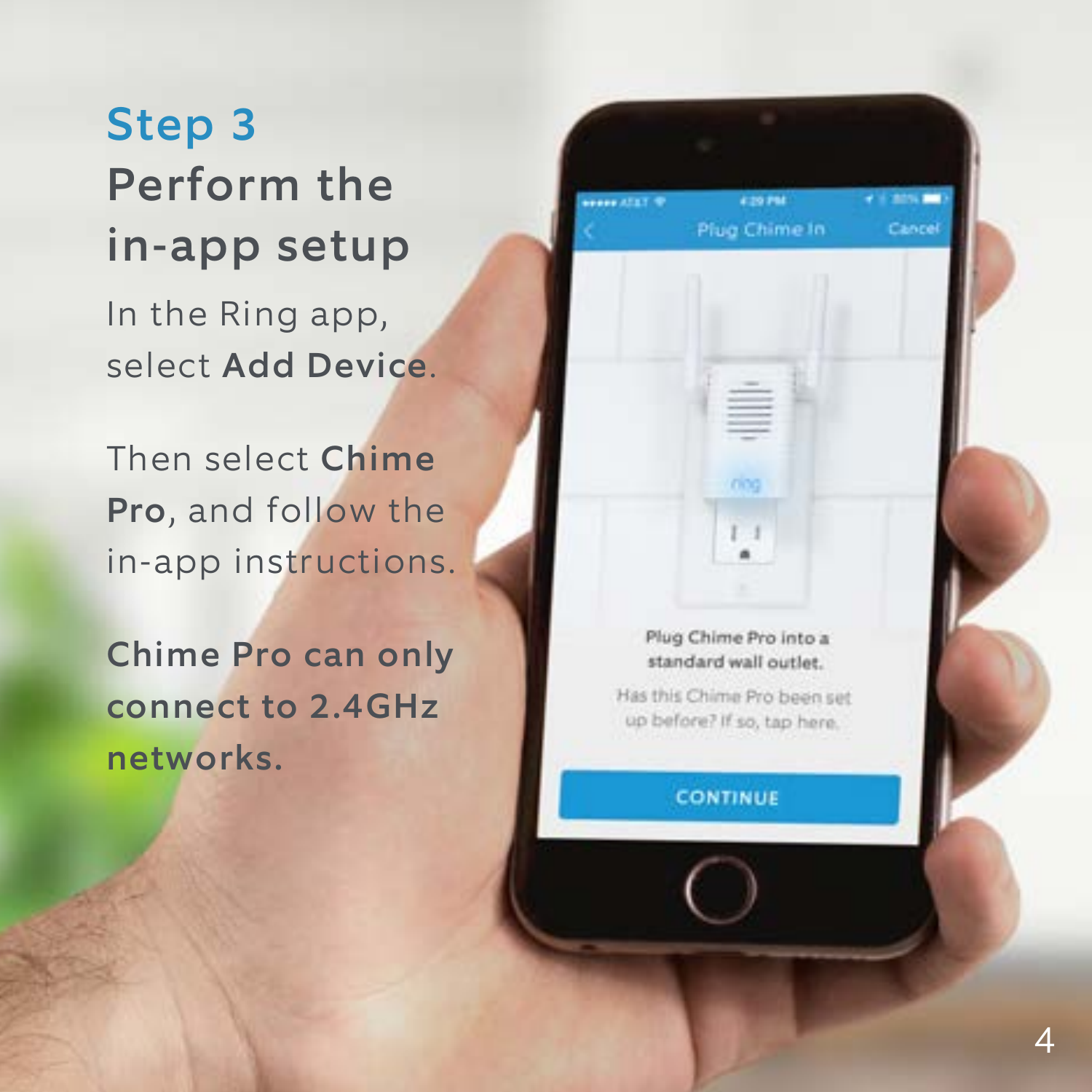#### Step 4 Customize alert preferences for your Chime Pro

Following setup, select the Ring devices you would like your Chime Pro to sound audio alerts from.

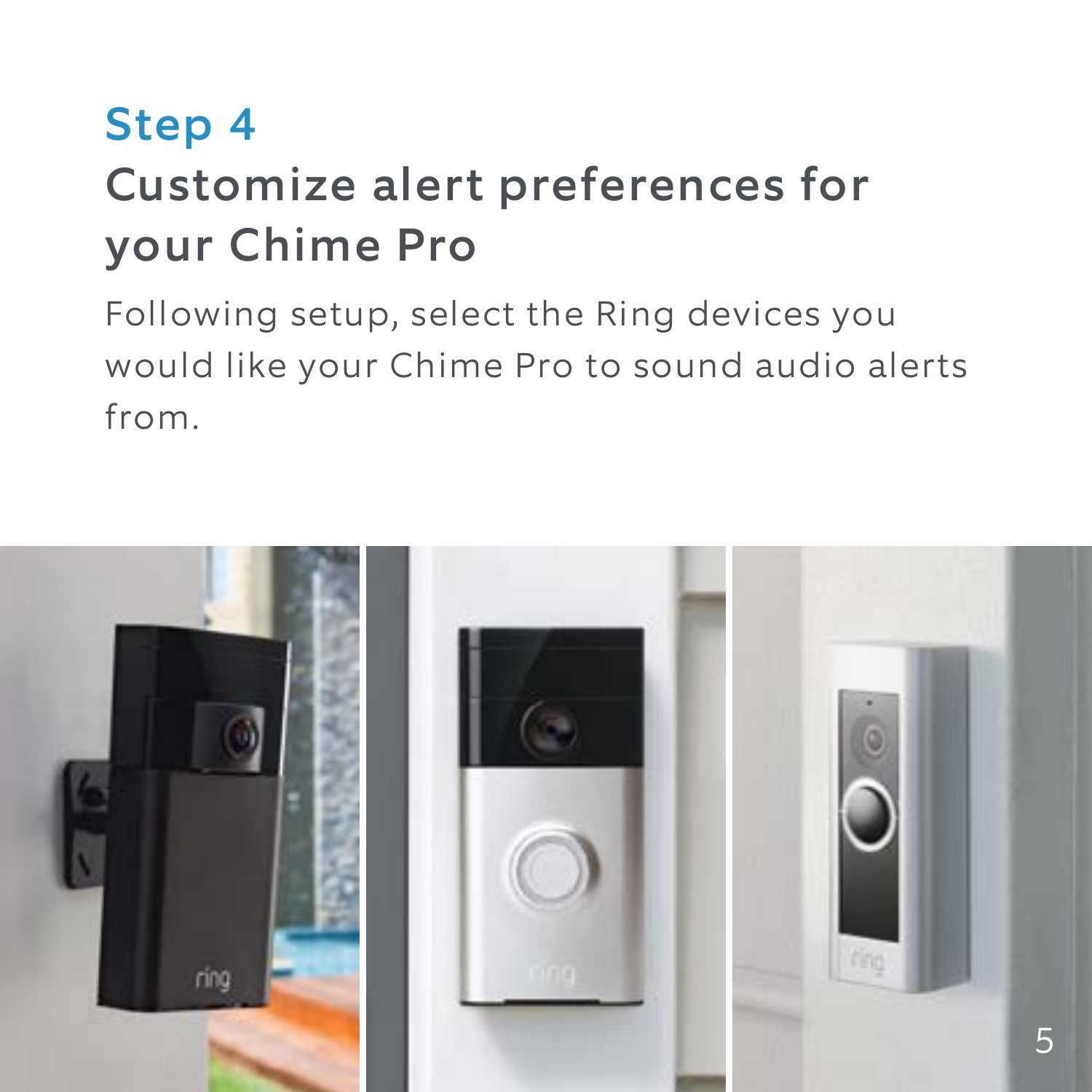

## Step 5 Connect other Ring Devices to your Chime Pro

For existing Ring devices, select your Chime Pro in the Ring app, then select Linked Devices.

If you're setting up a new Ring device, and you're asked if you would like it to connect to Chime Pro, select YES.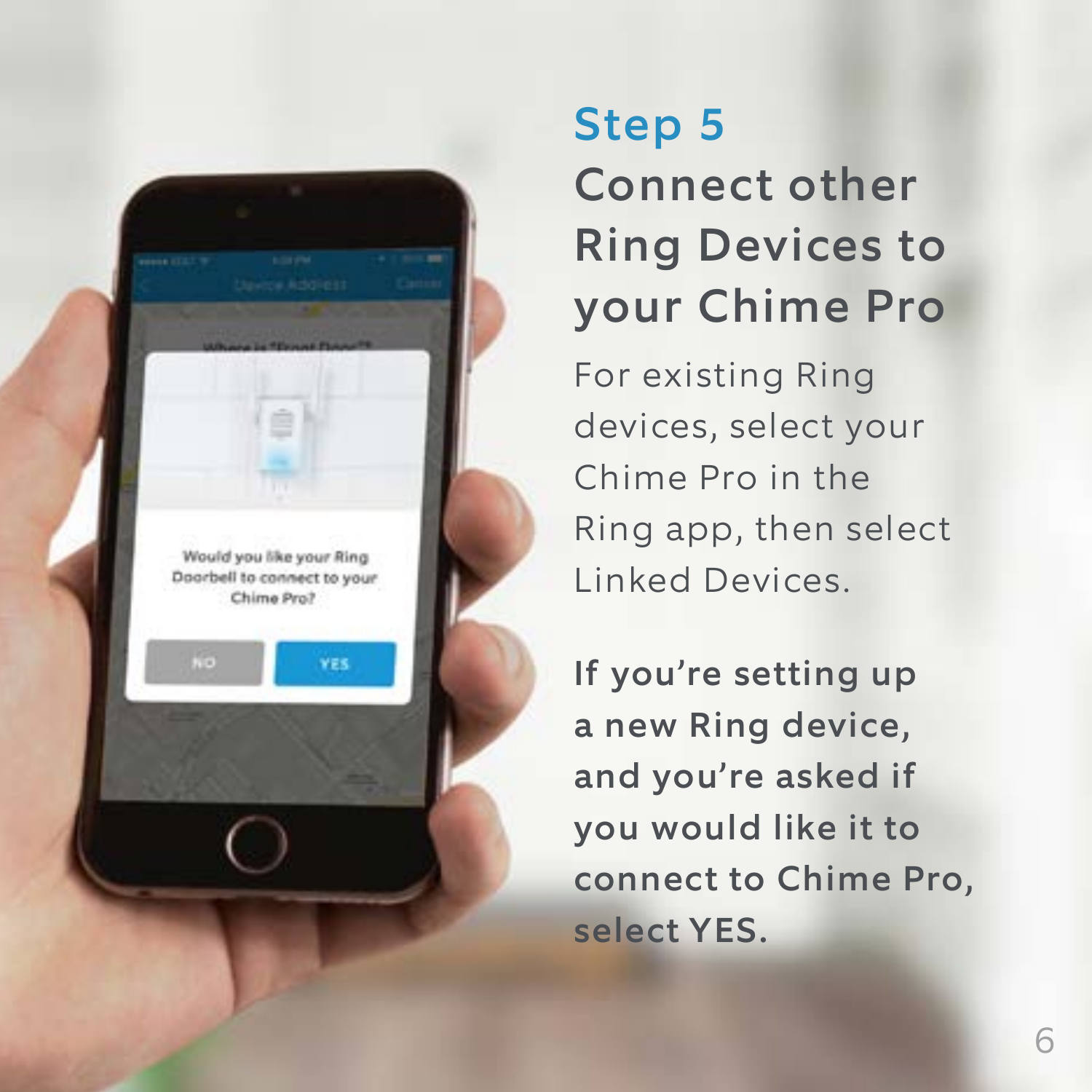## Step 6 Enjoy your Chime Pro

The Ring logo on the front of Chime Pro uses light patterns to communicate messages.

Fast Pulse Scanning for Wi-Fi

Slow Pulse In setup mode

Solid Online

ring

 $\mathbf{I}$ 

(ii)